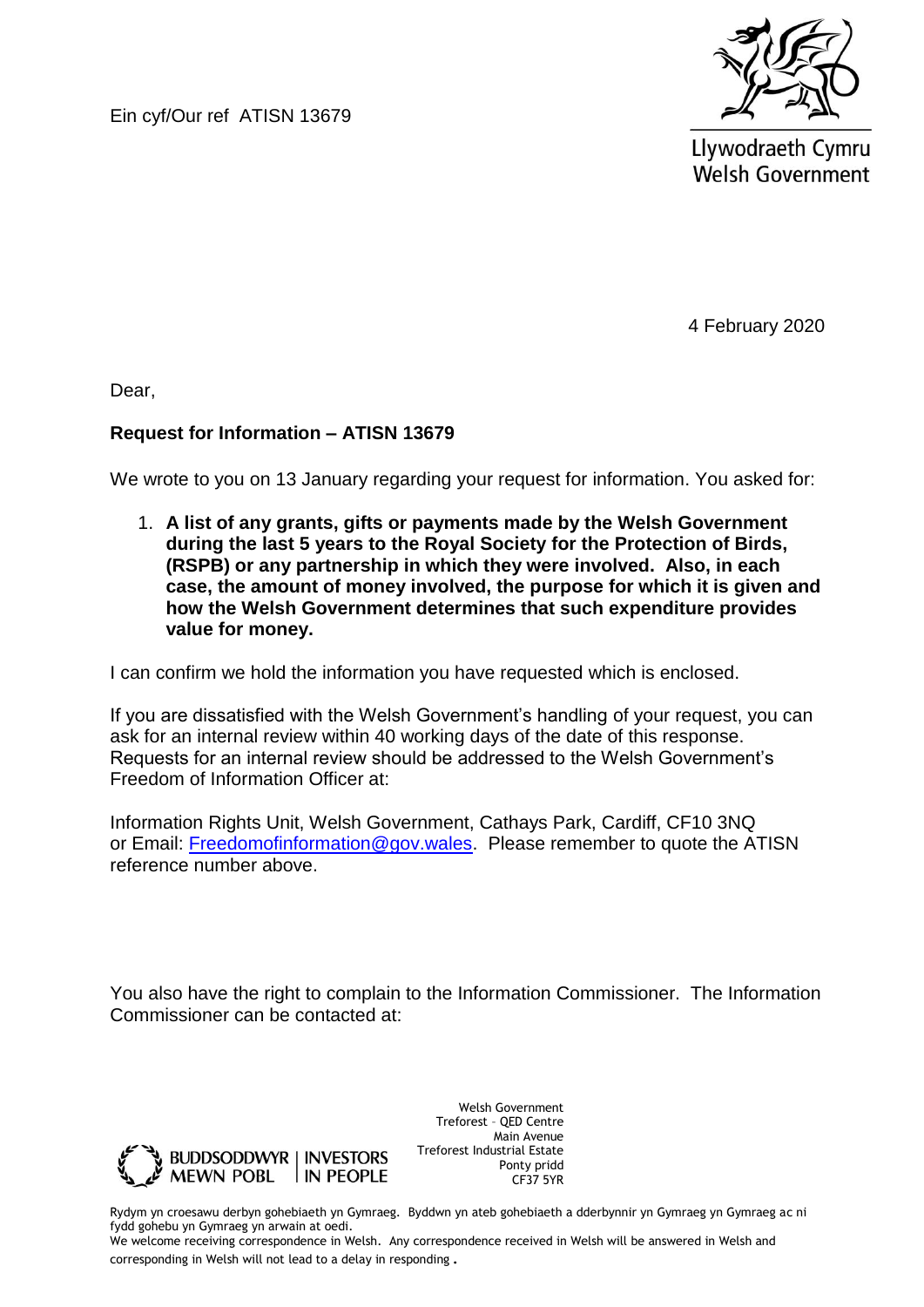Information Commissioner's Office, Wycliffe House, Water Lane, Wilmslow, Cheshire, SK9 5AF. However, please note that the Commissioner will not normally investigate a complaint until it has been through our own internal review process.

Yours sincerely

**List of Grants provided to RSPB from Welsh Government from 2014 – 2019**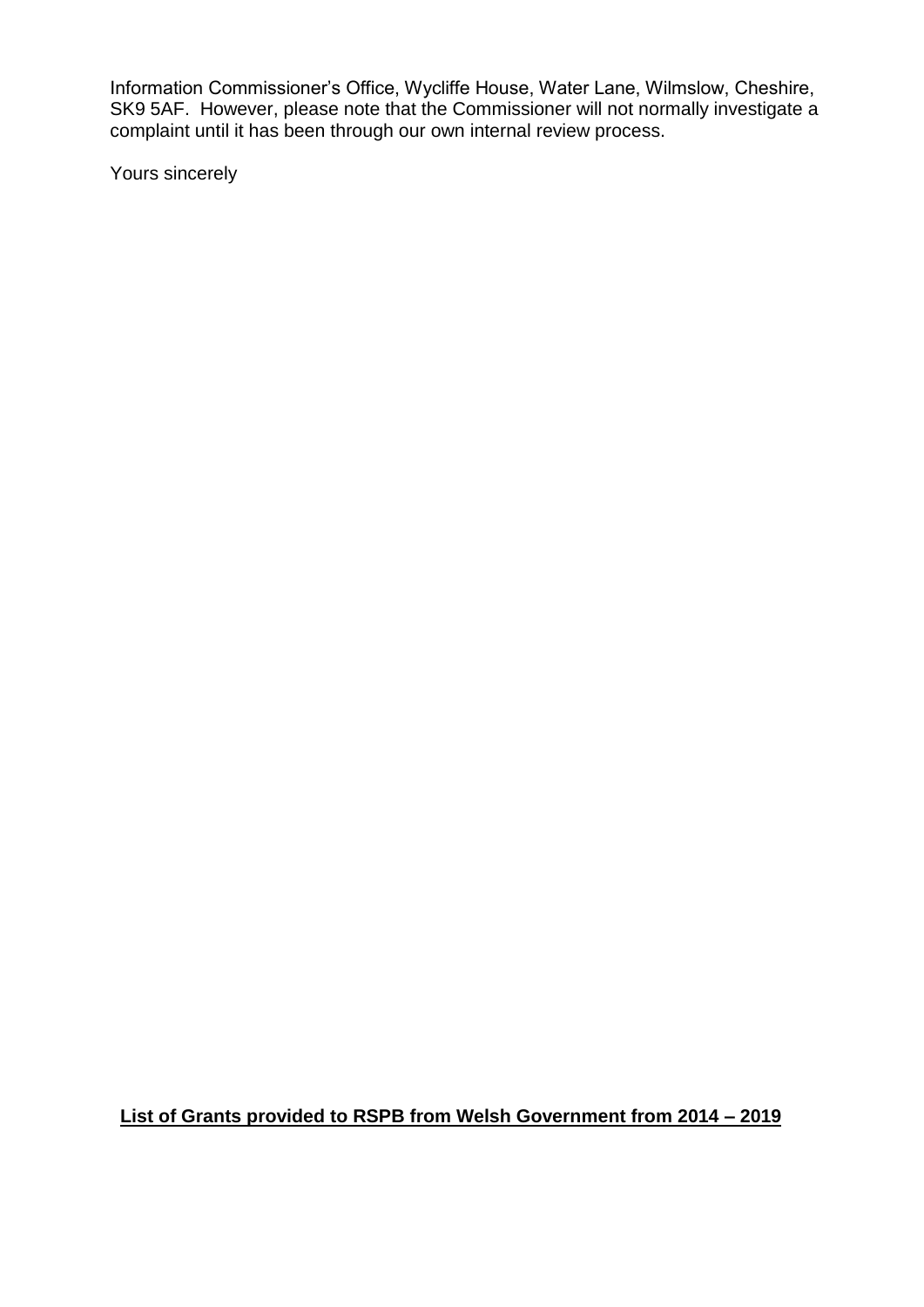\*Please note that Value for Money was assessed during the appraisal of the grant application

| Line<br>Item   | Fiscal<br>Year | Description                                               | Amount      | Information                                                                                                                                                                                                         |
|----------------|----------------|-----------------------------------------------------------|-------------|---------------------------------------------------------------------------------------------------------------------------------------------------------------------------------------------------------------------|
| 1              | 2014           | <b>Technical Assistance</b><br><b>Additional Resource</b> | £10,370.15  | This payment was for a<br>secondee from RSPB to the<br><b>Technical Assistance</b><br>project. Value for money<br>was assessed during the<br>appraisal of the grant<br>application under RDP<br>appraisal guidance. |
| 2              | 2014           | <b>Nature Fund Grant</b>                                  | £10,824.00  | This Nature Fund Grant<br>related to the North Wales<br>Moors (NWM) Futurescape<br>programme (Incorporating<br>Lake Vyrnwy, Sustainable<br>Moorland, Developing<br>ecosystem & Farm Advisory<br>Focus)              |
| 3              | 2015           | <b>Nature Fund Grant</b>                                  | £44,640.70  | This Nature Fund Grant<br>related to the NWM<br>Futurescape programme<br>(Incorporating Lake Vyrnwy,<br>Sustainable Moorland,<br>Developing ecosystem &<br>Farm Advisory Focus)                                     |
| $\overline{4}$ | 2015           | <b>Nature Fund Grant</b>                                  | £174,632.79 | <b>This Nature Fund Grant</b><br>related to the NWM<br>Futurescape programme<br>(Incorporating Lake Vyrnwy,<br>Sustainable Moorland,<br>Developing ecosystem &<br>Farm Advisory Focus)                              |
| 5              | 2015           | <b>Single Revenue Core</b><br><b>Grant - Policy</b>       | £56,520.00  | This core grant was applied<br>through open & fair<br>competition for third sector<br>organisations. Please see<br>Annex A for the purpose of<br>these grants as awarded.                                           |
| 6              | 2016           | Single Revenue Core<br><b>Grant - Policy</b>              | £66,307.00  | This core grant was applied<br>through open & fair<br>competition for third sector<br>organisations. Please see<br>Annex A for the purpose of<br>these grants as awarded.                                           |
| $\overline{7}$ | 2016           | Single Revenue Core<br><b>Grant - Policy</b>              | £56,017.00  | This core grant was applied<br>through open & fair<br>competition for third sector                                                                                                                                  |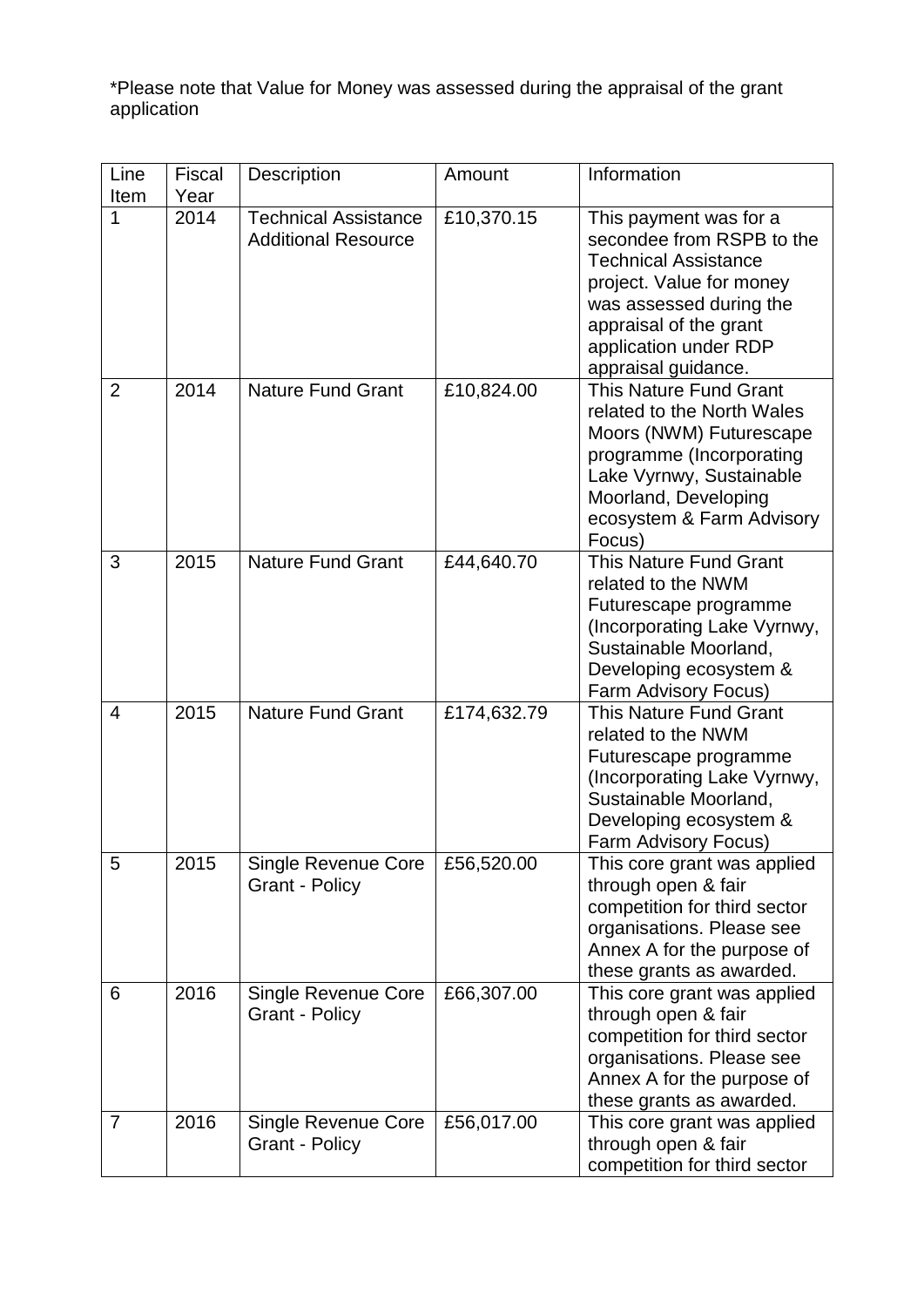|    |      |                                                     |            | organisations. Please see<br>Annex A for the purpose of                                                                                                                                               |
|----|------|-----------------------------------------------------|------------|-------------------------------------------------------------------------------------------------------------------------------------------------------------------------------------------------------|
| 8  | 2016 | <b>Single Revenue Core</b><br><b>Grant - Policy</b> | £60,212.00 | these grants as awarded.<br>This core grant was applied<br>through open & fair<br>competition for third sector<br>organisations. Please see<br>Annex A for the purpose of<br>these grants as awarded. |
| 9  | 2016 | <b>Single Revenue Core</b><br><b>Grant - Policy</b> | £31,635.00 | This core grant was applied<br>through open & fair<br>competition for third sector<br>organisations. Please see<br>Annex A for the purpose of<br>these grants as awarded.                             |
| 10 | 2017 | <b>Single Revenue Core</b><br>Grant - Policy        | £31,140.00 | This core grant was applied<br>through open & fair<br>competition for third sector<br>organisations. Please see<br>Annex A for the purpose of<br>these grants as awarded.                             |
| 11 | 2017 | <b>Single Revenue Core</b><br>Grant                 | £76,936.00 | This core grant was applied<br>through open & fair<br>competition for third sector<br>organisations. Please see<br>Annex A for the purpose of<br>these grants as awarded.                             |
| 12 | 2017 | <b>Single Revenue Core</b><br>Grant                 | £67,480.10 | This core grant was applied<br>through open & fair<br>competition for third sector<br>organisations. Please see<br>Annex A for the purpose of<br>these grants as awarded.                             |
| 13 | 2017 | Single Revenue Core<br>Grant                        | £26,831.00 | This core grant was applied<br>through open & fair<br>competition for third sector<br>organisations. Please see<br>Annex A for the purpose of<br>these grants as awarded.                             |
| 14 | 2018 | Single Revenue Core<br>Grant                        | £10,407.26 | This core grant was applied<br>through open & fair<br>competition for third sector<br>organisations. Please see<br>Annex A for the purpose of<br>these grants as awarded.                             |
| 15 | 2018 | Single Revenue Core<br>Grant                        | £33,416.00 | This core grant was applied<br>through open & fair<br>competition for third sector<br>organisations. Please see<br>Annex A for the purpose of<br>these grants as awarded.                             |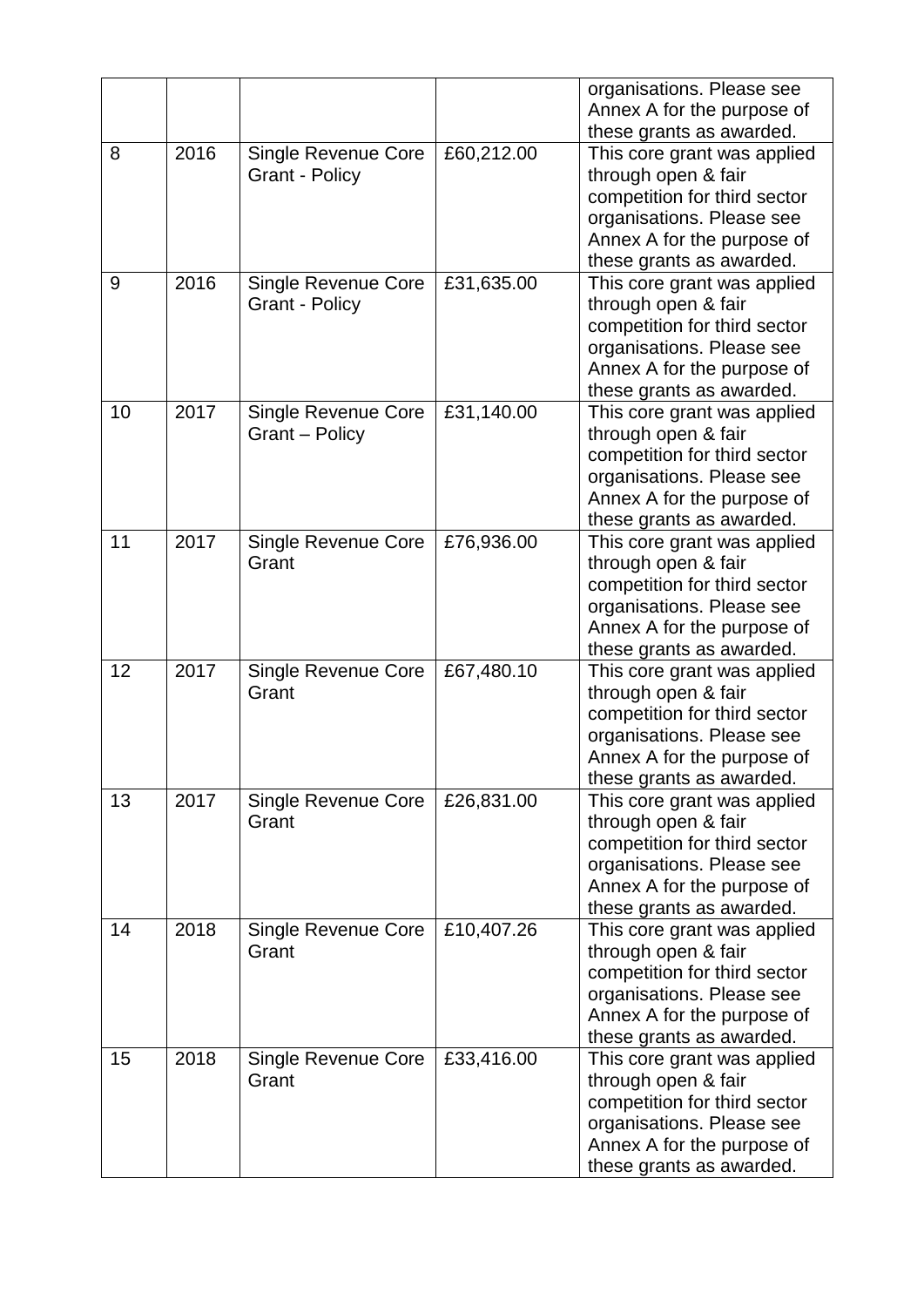| 16 | 2018 | <b>Single Revenue Core</b><br>Grant                   | £56,596.00  | This core grant was applied<br>through open & fair<br>competition for third sector<br>organisations. Please see<br>Annex A for the purpose of<br>these grants as awarded.                                                                                                                   |
|----|------|-------------------------------------------------------|-------------|---------------------------------------------------------------------------------------------------------------------------------------------------------------------------------------------------------------------------------------------------------------------------------------------|
| 17 | 2018 | <b>Tourism Amenity</b><br><b>Invest Support Grant</b> | £3,353.90   | This grant was for the<br>refurbishment of visitor<br>toilets at the South Stack<br>Visitor Centre in Anglesey.                                                                                                                                                                             |
| 18 | 2018 | <b>Single Revenue Core</b><br>Grant                   | £28,858.00  | This core grant was applied<br>through open & fair<br>competition for third sector<br>organisations. Please see<br>Annex A for the purpose of<br>these grants as awarded.                                                                                                                   |
| 19 | 2019 | <b>Single Revenue Core</b><br>Grant                   | £35,003.96  | This core grant was applied<br>through open & fair<br>competition for third sector<br>organisations. Please see<br>Annex A for the purpose of<br>these grants as awarded.                                                                                                                   |
| 20 | 2019 | <b>Tourism Attractor</b><br>Destination               | £40,787.87  | This was a contribution<br>towards the refurbishment of<br>the Visitor Centre, South<br>Stack, Holy Island,<br>Anglesey, specifically<br>covering:<br><b>Plas Nico Refurb</b><br>Rebuilding works<br>Catering refurbishment<br>Interpretation<br>Car park<br><b>Fixtures and fittings</b>   |
| 21 | 2019 | <b>Tourism Attractor</b><br><b>Destination</b>        | £189,069.69 | This was a further<br>contribution towards the<br>refurbishment of the Visitor<br>Centre, South Stack, Holy<br>Island, Anglesey, specifically<br>covering:<br>Car park<br>Catering refurbishment<br><b>Fixtures and fittings</b><br><b>Plas Nico</b><br><b>Professional fees</b><br>Rebuild |
| 22 | 2019 | Green Infrastructure                                  | £6,000.00   | Grant provided as part of a                                                                                                                                                                                                                                                                 |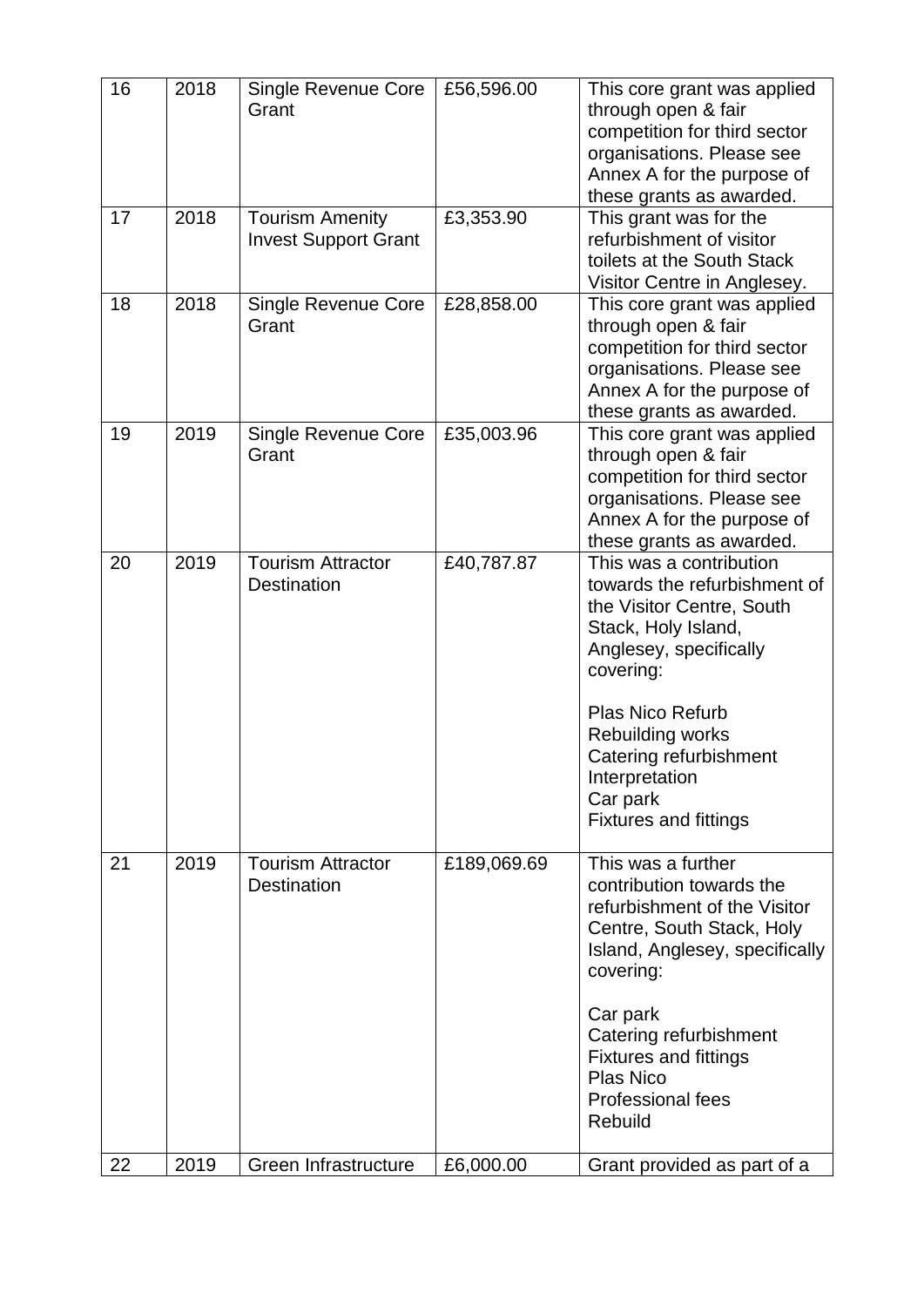|    |      | Grant                         |           | development cost<br>associated with a bid<br>developed for the National<br>Lottery Heritage Fund on a<br>project for Lake Vyrnwy.<br>Please see Annex A for<br>additional information.                                |
|----|------|-------------------------------|-----------|-----------------------------------------------------------------------------------------------------------------------------------------------------------------------------------------------------------------------|
| 23 | 2019 | Green Infrastructure<br>Grant | £6,000.00 | Grant provided as part of a<br>development cost<br>associated with a bid<br>developed for the National<br>Lottery Heritage Fund on a<br>project for Lake Vyrnwy.<br>Please see Annex A for<br>additional information. |